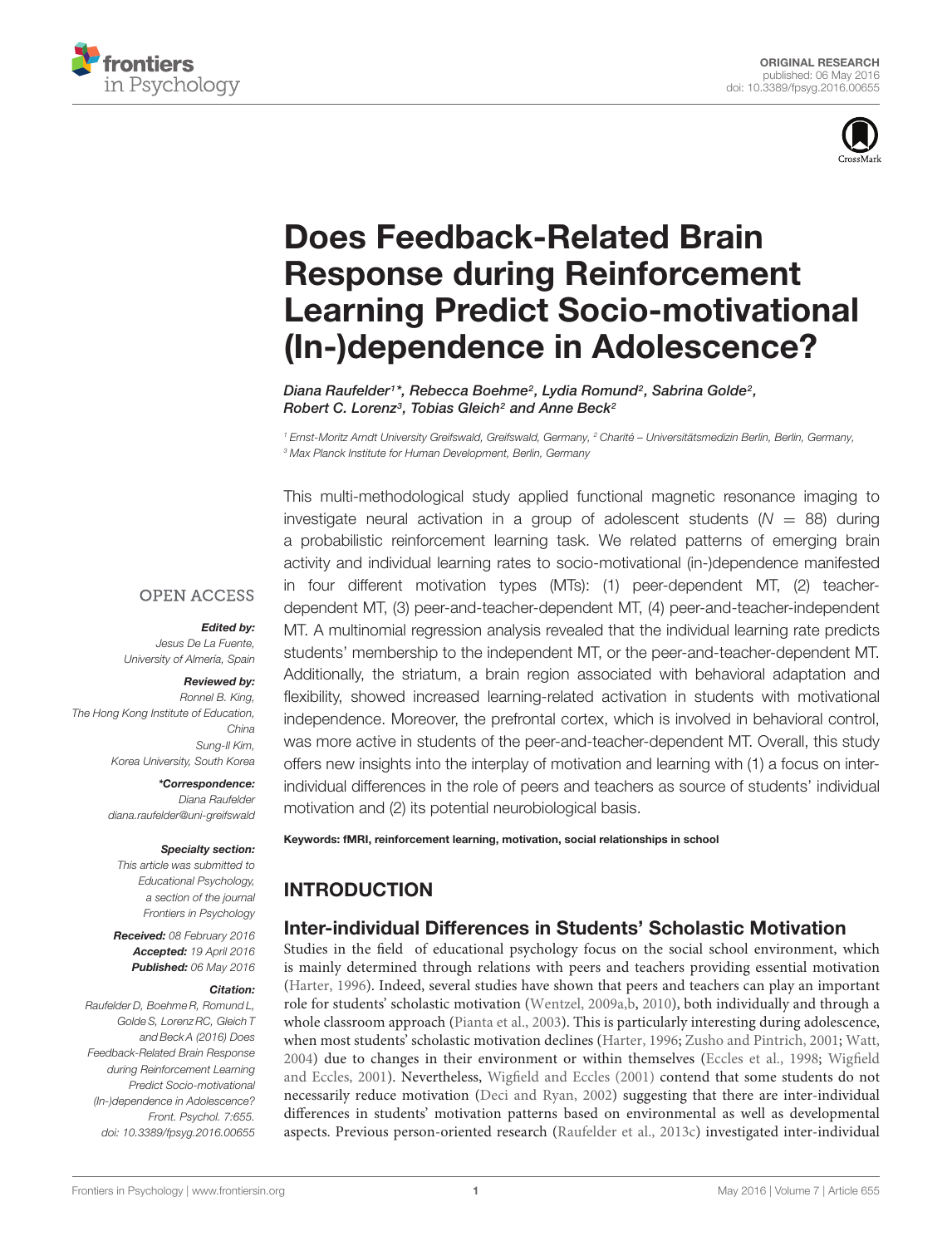differences in adolescents' perception of peers and teachers as environmental sources of motivation, and proposed four distinct motivation types (MTs), which we discuss in more detail below.

# Four Different Motivation Types (MTs) and the Concept of Socio-motivational (In-)dependence

[Raufelder et al.](#page-10-8) [\(2013b\)](#page-10-8) differentiated four different MTs based on the importance of peers and teachers as sources for scholastic motivation. Applying a latent class analysis (LCA) in 1088 adolescent students from Germany they identified (1) teacher-dependent MT, (2) peer-dependent MT, (3) peer-andteacher-dependent MT and (4) peer-and-teacher-independent MT [\(Raufelder et al.,](#page-10-8) [2013b\)](#page-10-8). Students of the teacher-dependent MT (1) receive most of their scholastic motivation from teachers. Further qualitative interviews [\(Hoferichter and Raufelder,](#page-9-3) [2014\)](#page-9-3) revealed that these students are also affected by teachers' own motivation as well as the support and feedback they perceive from the teacher. Likewise, students of the peer-dependent MT (2) are mostly driven by their peers, whereas students of the peerand-teacher-dependent MT (3) perceive both peers and teachers as sources of motivation [\(Hoferichter and Raufelder,](#page-9-3) [2014\)](#page-9-3). Finally, the motivation of students in the peer-and-teacherindependent MT category (4) remains largely unaffected by the motivation, learning behavior, or perceived support of their peers and teachers. The four MT have been validated by another LCA in a sample of adolescent students in Montréal, Canada [\(Hoferichter](#page-9-4) [et al.,](#page-9-4) [2014\)](#page-9-4). Based on these findings [Raufelder](#page-10-9) [\(2014\)](#page-10-9) formulated the concept of socio-motivational (in-)dependence: individuals whose motivation is affected by others' motivation, learning behavior or perceived support, are considered to be sociomotivationally dependent. In the school context, motivation can be affected by both peers' motivation, learning behavior or social support and/or by teachers' perceived support and motivation (see [Wentzel,](#page-10-0) [2009a](#page-10-0)[,b;](#page-10-1) [Raufelder et al.,](#page-10-10) [2015\)](#page-10-10). In turn, when the motivation remains largely unaffected by others, socio-motivational independency is assumed. A subsequent longitudinal latent transition analysis (LTA) could confirm the four types of socio-motivational (in-)dependence by investigating intra-individual changes from early to middle adolescence [\(Jagenow et al.,](#page-9-5) [2015\)](#page-9-5). While slight turnovers were observed between the three types of socio-motivational dependence from early to middle adolescence, the socio-motivationally independent category showed the highest probability (0.68) to remain stable.

# Reinforcement Learning, Motivation, and Brain Activity

Since the beginning of the 20th century, researchers have studied how motivation affects learning and vice versa [\(Mehring](#page-9-6) [and Colson,](#page-9-6) [1990\)](#page-9-6), since both concepts are reportedly related [\(Rao,](#page-10-11) [2003;](#page-10-11) [Crandell and Robinson,](#page-9-7) [2007\)](#page-9-7). As most students' scholastic motivation declines with the onset of adolescence [\(Harter,](#page-9-0) [1996;](#page-9-0) [Zusho and Pintrich,](#page-10-4) [2001;](#page-10-4) [Watt,](#page-10-5) [2004\)](#page-10-5), most students' learning performance and academic achievement also tend to decrease [\(Alspaugh,](#page-9-8) [1998;](#page-9-8) [Barber and Olsen,](#page-9-9) [2004;](#page-9-9)

[Vedder-Weiss and Fortus,](#page-10-12) [2012\)](#page-10-12). One prominent theory on learning is the reinforcement theory, which is based on the early work of [Thorndike](#page-10-13) [\(1929\)](#page-10-13) and [Skinner](#page-10-14) [\(1938\)](#page-10-14). Their theory of operant conditioning posits that individuals learn according to the outcomes of their actions. Specifically, if an outcome – for example good learning performance at school – is reinforced through reward (e.g., praise and feedback from peers and/or teachers), then the corresponding behavior (e.g., good learning performance) is likely to be repeated and vice versa. This means that students' motivation to learn is directly increased through reward. In turn, punishment can work to suppress certain kinds of undesirable behavior (see [Ittel et al.,](#page-9-10) [2013\)](#page-9-10). Both the concept of socio-motivational (in-)dependence and reinforcement theory focus on the interactions between an individual and his or her environment and constitute a promising approach to examine individual differences in motivation and learning patterns. Moreover, linking these theories to neuroscience offers the possibility of elucidating individual characteristics beyond mere behavioral aspects. Since learning from reward and punishment represents the fundament also for social learning, investigating the neurobiological correlates of these learning mechanisms may help to explain why some individuals depend on the reinforcing aspects of scholar motivators (peers and teachers), while others do not. Moreover, in neuroscientific experimental settings, the detailed learning experience (i.e., trial-by-trial learning) within the brain can be investigated directly. Here, the combination of functional magnetic resonance imaging (fMRI) and reinforcement learning paradigms such as reversal learning tasks [\(Cools et al.,](#page-9-11) [2002\)](#page-9-11) constitute a well-established research method to investigate simple operant learning and allow researchers to consider potential inter-individual differences on a neural level during a basic learning task. Reversal learning assesses an individual's ability to develop advantageous learning behavior by using feedback on performance. Standard 2 choice reversal learning tasks present participants with two potential responses with different reinforcement contingencies. Through multiple trials, participants learn to choose the stimulus associated with a higher reward by referring to their performance feedback. Next, the reinforcement contingency is altered without warning participants, who are thus surprised to discover that their previously reinforced response does not yield a reward anymore, cueing them to switch to the alternative response. As soon as one response is no longer being rewarded, the alternative response always becomes the better choice (see [D'Cruz et al.,](#page-9-12) [2011\)](#page-9-12). Using such tasks, brain regions that are crucially involved in signaling learning parameters such as the prediction error (PE) have been identified [\(O'Doherty et al.,](#page-10-15) [2003;](#page-10-15) [Schlagenhauf et al.,](#page-10-16) [2013\)](#page-10-16). The PE is defined as the difference between an expected outcome and the actual outcome [\(Sutton and Barto,](#page-10-17) [1998\)](#page-10-17). These PEs have been found to be encoded in the subcortical striatum [\(O'Doherty et al.,](#page-10-15) [2003,](#page-10-15) [2004;](#page-10-18) [D'Ardenne et al.,](#page-9-13) [2008\)](#page-9-13), as well as in prefrontal and parietal areas [\(O'Doherty et al.,](#page-10-15) [2003;](#page-10-15) [Tobler](#page-10-19) [et al.,](#page-10-19) [2006\)](#page-10-19). The striatum which comprises of putamen and caudatus is known to be involved in basic forms of feedback processing and flexible learning processes [\(Beeler et al.,](#page-9-14) [2014\)](#page-9-14). The prefrontal cortex (PFC) on the other hand is involved in more controlled social feedback learning processes (see [Guyer](#page-9-15)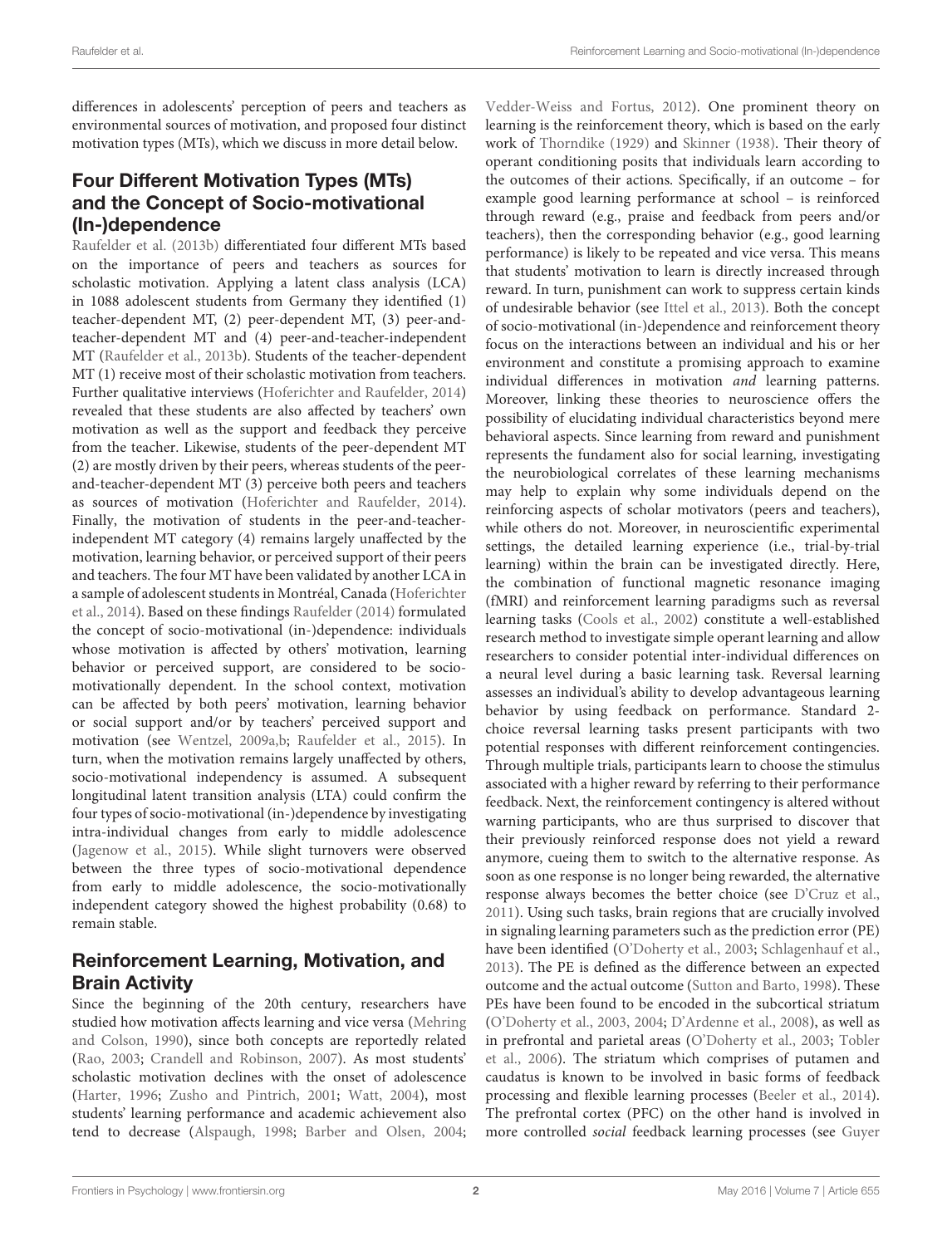[et al.,](#page-9-15) [2012\)](#page-9-15) and higher order control functions [\(Wood and](#page-10-20) [Grafman,](#page-10-20) [2003;](#page-10-20) [van Schouwenburg et al.,](#page-10-21) [2010;](#page-10-21) [Wolfensteller and](#page-10-22) [Ruge,](#page-10-22) [2012\)](#page-10-22).

Students' motivation to learn is influenced by basic processes such as operant learning. Investigating these processes in experimental neuroscientific studies may help to explain why some individuals depend on reinforcing aspects of scholar motivators and others do not. Understanding these neural processes may constitute the basis for the understanding of aberrant behavior in the school context (e.g., conduct disorders).

### Research Aims and Hypotheses

Here, we used computational modeling to estimate PE values based on the behavioral data of each individual. This approach also provides meaningful parameters that quantify different aspects of learning behavior like the individually estimated learning rate. The learning rate describes how strongly single feedback events influence future choice behavior, i.e., show if an individual adjusts his or her behavior quickly according to the received feedback or if his or her expectations are more stable and only influenced through feedback over a longer period of time. Possibly, since individuals with socio-motivational dependence adapt their motivation and learning to peers and/or teachers [\(Hoferichter and Raufelder,](#page-9-3) [2014\)](#page-9-3), an association of individual learning rate values with the probability of being socio-motivationally dependent rather than socio-motivationally independent is suggested.

Furthermore, we hypothesize that PE related activation measured using fMRI during the reinforcement learning task is associated with the individual socio-motivational type. However, since this is the first study to link students' MT, learning rate and brain activation during a reinforcement learning task, our approach was exploratory.

The main goal of the present study was to explore the interplay of reinforcement learning and socio-motivational (in-)dependence in adolescent students by: (1) investigating whether students' individual learning rates in a reversal learning task can predict their respective MT, and (2) investigating whether PE related activation in the PFC and the striatum – brain regions that are known to be crucially involved in reinforcement learning – predict the probability of belonging to specific MTs.

## MATERIALS AND METHODS

## Participants and Procedure

A subsample of 88 mentally and physically healthy (as confirmed by a semi-structured interview assessing psychiatric health care utilization and psychiatric family history) adolescents  $(M<sub>age</sub> = 15.03; SD = 0.51; 44 girls)$  from 9th grade in secondary schools in the German federal state of Brandenburg was selected from a larger sample of a former quantitative study ( $N = 1088$ ;  $M_{\text{age}} = 13.7$  years;  $SD = 0.53$ ) to participate in an fMRI study on reinforcement learning by using a reversal-learning task. The 88 participants were chosen according to their high probability ( $>0.85$ ) of being either (1) a peer-dependent MT ( $n = 20$ ;

girls = 12), (2) a teacher-dependent MT ( $n = 17$ ; girls = 10), (3) a peer-and-teacher-dependent MT ( $n = 24$ ; girls = 11), or (4) a peer-and-teacher-independent MT ( $n = 24$ ; girls = 12). This probability was based on ratings on the scales "Peers as positive motivators" (PPMs) and "Teacher as positive motivators" (TPMs), which formed the empirical basis of our preliminary LCA (see [Raufelder et al.,](#page-10-8) [2013b\)](#page-10-8). In other words, the sample was highly representative of each MT.

The fMRI sessions were held between June and December 2012. Prior to their fMRI session each student within the current study's subsample answered questions (among others) about their perception of PPMs and TPMs for a second time, which formed the empirical basis of the typology in the present sample. Since we were particularly interested in students' own views and perceptions of their socio-motivational relationships with teachers and peers, the questionnaires used for this study were based on self-reports. Three of the 88 participants needed to be excluded: one due to missing data, one due to excessive head movements (more than 3 mm translation or 3<sup>°</sup> rotation) and one due to neurological abnormalities. The remaining 85 participants were included in the following analysis.

Prior to the fMRI study, participants were thoroughly screened for MRI exclusion criteria (e.g., non-removable ferromagnetic material). Both the participant and one parent or custodian provided their informed, written consent. Participants were free of drug use as well as any medication potentially affecting brain responses. According to the Edinburgh Handedness Inventory [\(Oldfield,](#page-10-23) [1971\)](#page-10-23) 81 participants were right handed and four were left-handed. The study was performed in accordance with the latest version of the Declaration of Helsinki, and approved by the ethics committee of the German Psychological Society.

# Questionnaire-Based Measures

#### Teachers as Positive Motivators

This subscale was taken from the Relationship and Motivation (REMO) scale [\(Raufelder et al.,](#page-10-24) [2013a\)](#page-10-24). TPM consists of six items that showed a reliability of  $\alpha = 0.81$  in the current sample. Students were asked to answer statements such as "I will make more effort in a subject when I think that the teacher believes in me" or "When a teacher helps me, I try to do well in the subject" on a 4-point Likert scale from 1 (strongly disagree) to 4 (strongly agree).

#### Peers as Positive Motivators

This subscale is also part of the REMO Scale [\(Raufelder et al.,](#page-10-24) [2013a\)](#page-10-24) and consists of nine items (e.g., "When my friends learn, I am also motivated to learn" or "My friends and I motivate each other to make an effort at school"). Responses were collected using a four-point Likert scale from 1 (strongly disagree) to 4 (strongly agree) ( $\alpha$  = 0.86).

### Neuroimaging Procedure

#### Functional Magnetic Resonance Imaging

Using a 3.0 Tesla Siemens Magnetom Tim Trio scanner with a 12 channel head coil, gradient echo T2<sup>\*</sup>-weighted echo-planar images (EPIs) were acquired while participants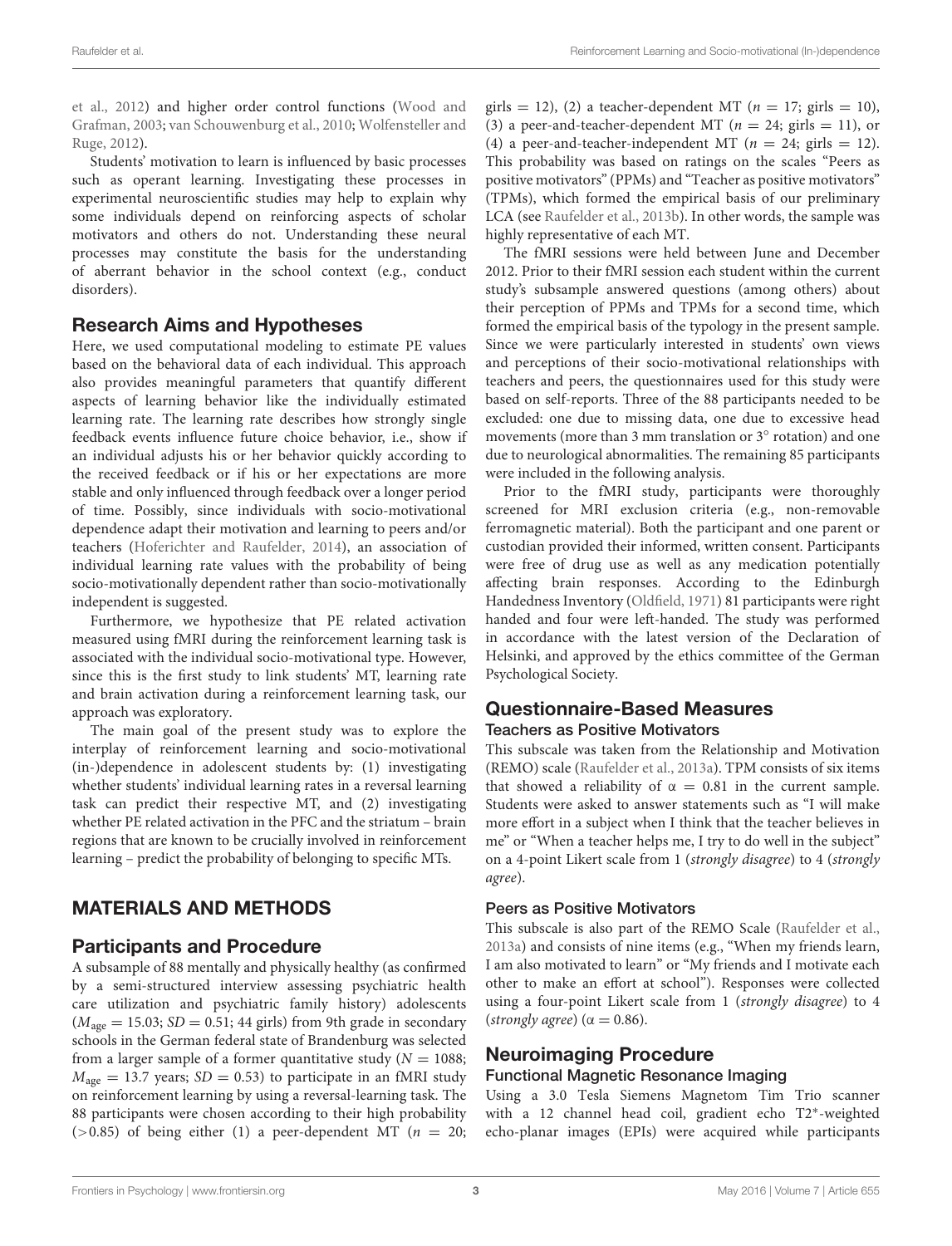performed the reversal learning task (outlined below). 633 EPI volumes containing 38 slices were measured using the following parameters: repetition time  $(TR) = 2060$  ms, echo time (TE) = 30 ms, slice thickness 2.5 mm, matrix size  $64*64$ , field of view (FOV) 224\*224 mm<sup>2</sup>, in-plane voxel resolution 3.5 mm<sup>2</sup>, flip angle 80°. In order to correct for disparities in the magnetic field, distortion maps were measured prior to the EPI sequence  $[TR = 434$  ms,  $TE = 5.19$  ms (first) and 7.65 ms (second), slice thickness 3.5 mm, matrix size 64\*64 and FOV 224\*224 mm<sup>2</sup>, voxel size 3.5\*3.5\*3.5 mm<sup>3</sup>, flip angle 60◦ ] and included in the analyses. A 3D anatomical image was obtained using a T1-weighted 3D spoiled-gradient echo pulse sequence with  $TR = 1900$  ms,  $TE = 2.52$  ms, matrix size 256\*256, FOV 256\*256 mm<sup>2</sup>, voxel size 1\*1\*1 mm<sup>3</sup>, flip angle 9◦ . Functional images and field-distortion-maps were tilted by 25◦ .

#### Probabilistic Reversal Learning Task

During the fMRI, participants performed 300 trials of a probabilistic reversal learning task. In this reinforcement learning paradigm, participants can win money by choosing one of two different stimuli, one of which has a higher probability of yielding a reward. These probabilities reverse during the experiment, therefore the participants have to keep learning and adjusting their choice behavior over the course of the experiment. One of the stimuli was associated with an 80% probability of a monetary reward and a 20% probability of a loss. Inverse probabilities were assigned to the other stimulus. Each trial consisted of three phases: presentation of the two stimuli (maximum 1.5 s), selection of one stimulus by the participant (1.5  $s - RT$ ), and feedback (1 s, see **[Figure 1](#page-4-0)**). During the jittered, exponentially distributed inter-trial interval (1–6.5 s) a fixation cross appeared. Then, two symbols were randomly assigned to the left and righthand side of the screen. Participants had to select one of them by pressing a button within the presentation time window; otherwise the message "Too slow!" (in German "Zu langsam!") appeared and the experiment proceeded with the next trial. After the button press, a blue frame highlighted the selected target and the feedback (positive or negative) appeared: (1) positive feedback was displayed with an image of a 10 Euro-cent coin accompanied by the message "Win! +10Cent" (in German "Gewonnen! +10Cent"), (2) negative feedback was displayed with a crossed out 10-Euro Cent image accompanied by the text "Loss! -10Cent" (in German "Verloren! -10Cent"). After achieving the criterion of five correct answers (i.e., choosing the stimulus with currently higher chance to win) for the last six trials in a sliding window, the chance of reversal of the probability distribution became 20% for the following trial. Before performing the task in the scanner, students were introduced to the task with the help of a powerpoint presentation and given a short training session without reversals, in order to be familiarized with the probabilistic nature of the experiment. They were informed about the possibility of changes in reward contingencies during the main experiment and that they would receive the money they won during the task. Participants were instructed to maximize their reward. After performing the task with reversals in the fMRI scanner, participants received their total monetary gain (maximum  $8 \epsilon$ ).

## Data Analysis

#### Behavioral Data Analysis of Reversal Learning Task

Matlab 2010b (The MathWorks, Natick, MA, USA) and SPSS 19 (SPSS, Inc., Chicago, IL, USA) were used to analyze the behavioral data generated by the reversal learning task. Each participant's behavioral performance was determined by the proportion of his or her "correct" responses, i.e., choosing the symbol with the currently higher probability to be rewarded.

#### Reinforcement Learning Algorithm

A reinforcement learning model was used to estimate learning parameters that describe individual behavior in the reversal task, and to generate single trial PEs as regressors for the analysis of fMRI data. In detail, a modified Q-learning algorithm was used that calculates five free parameters for each participant that best capture the student's observed choice behavior. This algorithm updates an expected value (Q-value) based on the outcome of previous trials [\(Sutton and Barto,](#page-10-17) [1998\)](#page-10-17). At each trial t, Q-values for the chosen option c were adjusted according to the feedback received:

$$
Q_{c,t} = Q_{c,t-1} + \alpha \delta_{Qc,t-1}
$$

The individual learning rate  $\alpha$  determines how quickly expectations change with respect to the current PE δ, which is defined as the difference between the expected and the actual reinforcement  $R_{c,t}$ :

$$
\delta_{Qc,t}=R_{c,t}-Q_{c,t}
$$

 $R_{c,t}$  indicates two separate free parameters: instead of coding reward and punishment as 1 and −1 respectively, the parameters varied individually for reward and punishment [\(Schlagenhauf](#page-10-25) [et al.,](#page-10-25) [2014\)](#page-10-25).

In addition, the model estimates the degree to which a participant updates values for the unselected response  $Q_{u,t}$ . Since the reversal learning task included inversely correlated reward probabilities, double update models are best suited to explain the observed behavior [\(Glascher et al.,](#page-9-16) [2009;](#page-9-16) [Hauser et al.,](#page-9-17) [2014;](#page-9-17) [Schlagenhauf et al.,](#page-10-25) [2014\)](#page-10-25). Because we were particularly interested in examining inter-individual differences in behavior (i.e., learning), the extent to which a participant utilized a double update strategy was allowed to be weighted by parameter κ:

$$
Q_{u,t} = Q_{u,t-1} - \kappa \alpha \delta_{Qu,t-1}
$$

To optimize the model fit, another free parameter  $Q_i$  was included that specified the initial Q-values for one option (a bias to initially choose one stimulus over another; [Schlagenhauf](#page-10-25) [et al.,](#page-10-25) [2014\)](#page-10-25). The probability of choices based on the modelderived values was estimated by means of a softmax. The softmax equation calculates  $p_{a(t)}$  – the likelihood of a subject choosing action a over b in trial t – which is assumed to be proportional to the expected value of this option.

$$
p_a(t) = \frac{\exp(Q_a(t))}{\exp(Q_a(t)) + \exp(Q_b(t))}
$$

The set of 5 free parameters was fitted individually for each participant by applying expectation-maximization with empirical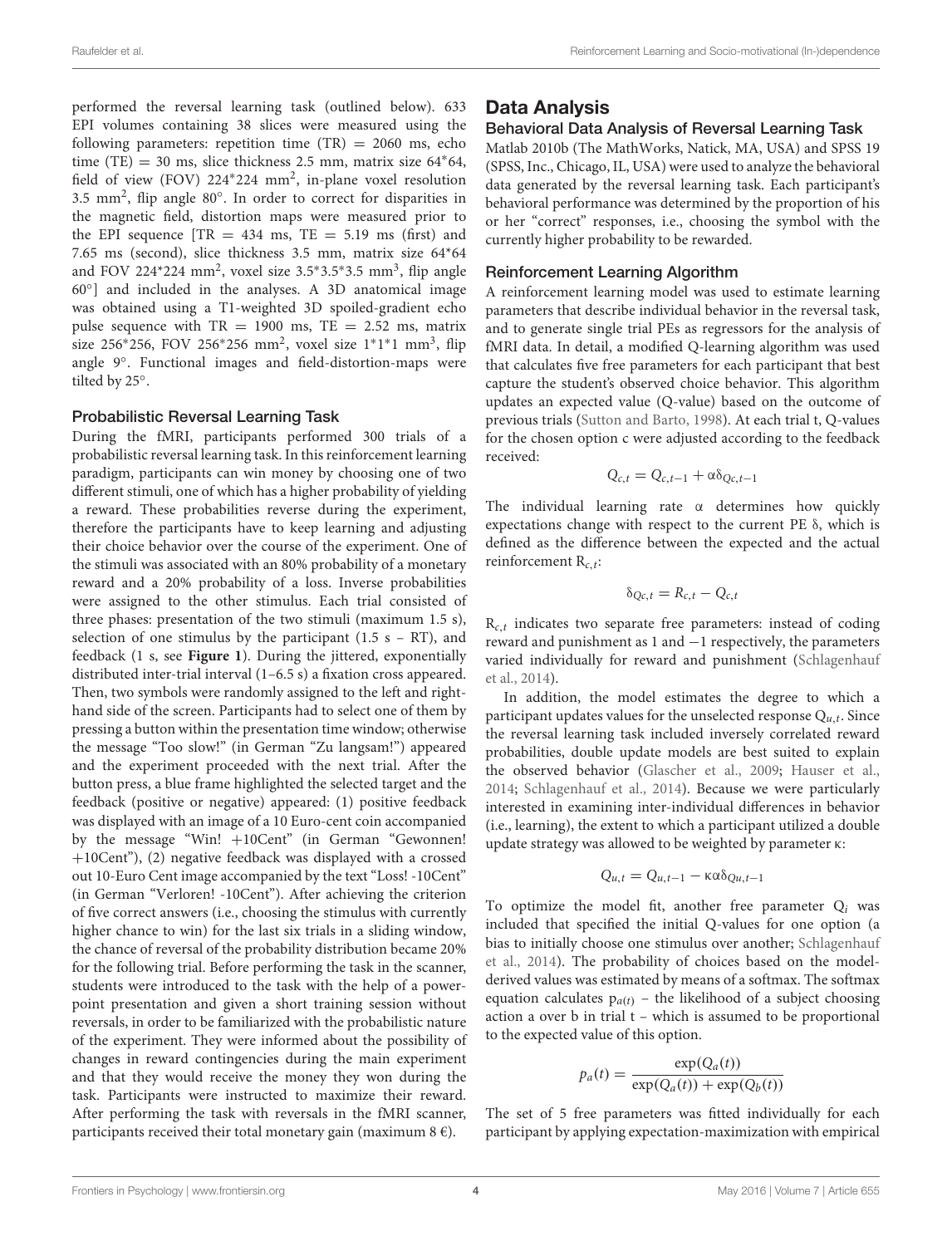

<span id="page-4-0"></span>distribution becomes 20% for the following trials.

priors, and the model evidence was approximated by integrating out the free parameters over the likelihood by sampling from the prior distribution [\(Huys et al.,](#page-9-18) [2011,](#page-9-18) [2012\)](#page-9-19). The choice behavior of all but one participant could be explained better than if it had been left up to chance (i.e., based on the likelihood that the observed data are given by the parameters). One participant's performance was more than three standard deviations below the mean and thus that participant was excluded from further model-based analysis. As such, time-series based on individual parameters can be regressed against imaging data in a meaningful way.

#### fMRI Data Analyses

Functional magnetic resonance imaging image processing and data analyses were performed using Statistical Parametric Mapping software package (SPM8, Wellcome Trust Centre for Neuroimaging, London, UK<sup>[1](#page-4-1)</sup>) in Matlab R2010b (The MathWorks, Natick, MA, USA). Initially, the following image preprocessing steps were conducted: correction for differences

in slice time acquisition and motion including unwarping, coregistration of the mean EPI with the anatomical image, spatial normalization, and segmentation into tissue classes of the T1 image using the unified segmentation approach [\(Ashburner and](#page-9-20) [Friston,](#page-9-20) [2005\)](#page-9-20). EPIs were spatially smoothed with an isotropic Gaussian kernel of 6 mm full width at half maximum. The general linear model approach used by default in SPM8 was applied. Data analysis was performed following an event-related approach. On the single-subject-level, a regressor was used to model reactions to feedback and the PEs derived from the learning model were added as a parametric modulator. In order to account for movement associated variance, the six rigid body movement parameters and their first temporal derivative as well as a regressor marking scans with more than 1 mm scanto-scan movement were included in the model as additional regressors of no interest [\(Iglesias et al.,](#page-9-21) [2013\)](#page-9-21). Individual PE contrast images were taken to a random effects group-level analysis (one-sample t-test for within group analysis). All results are reported using family wise error (FWE) correction for the whole brain ( $p < 0.05$ ). For statistical analysis, the bloodoxygen-level dependent (BOLD) parameter estimates (reflecting

<span id="page-4-1"></span><sup>1</sup><http://www.fil.ion.ucl.ac.uk/spm>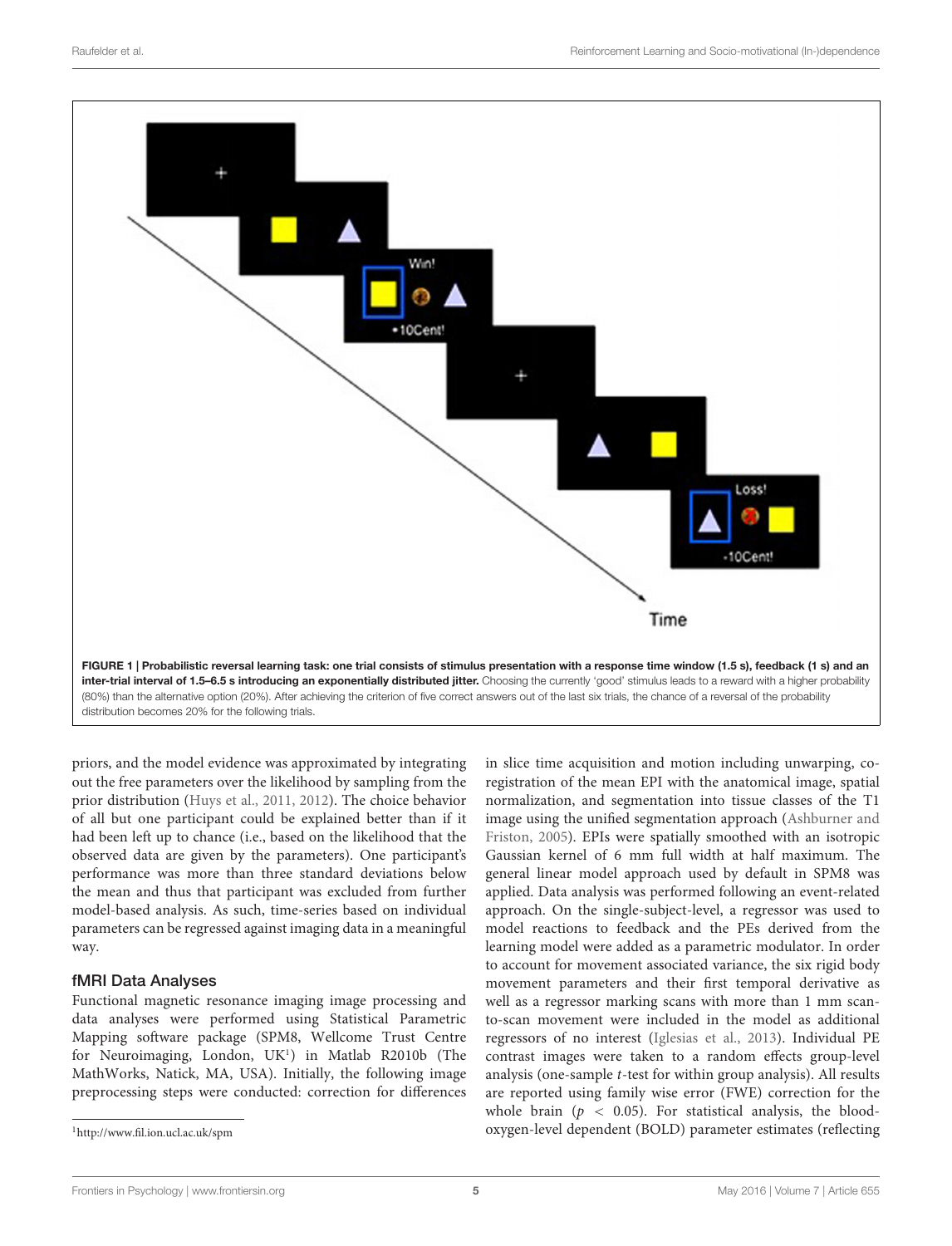changes in the concentrations of oxy- and deoxyhemoglobin within the brain and thus indirectly indicating changes in neural activity) were extracted from clusters that were significantly activated [regions of interest (ROI)]. Based on previous studies and to reduce the number of tested areas we focused on the PFC and striatum [\(Cools et al.,](#page-9-11) [2002;](#page-9-11) [D'Cruz et al.,](#page-9-12) [2011;](#page-9-12) [Schlagenhauf et al.,](#page-10-16) [2013\)](#page-10-16). Extracted values from functional clusters were averaged. Based on studies showing differential activation of striatal subregions during reinforcement learning [\(O'Doherty et al.,](#page-10-18) [2004\)](#page-10-18), especially in adolescents [\(Cohen](#page-9-22) [et al.,](#page-9-22) [2010\)](#page-9-22), we additionally extracted parameter estimates from striatal subregions (limbic, sensorimotor and associative striatum; [Martinez et al.,](#page-9-23) [2003\)](#page-9-23) to analyze these in more detail.

#### Multinomial Logistic Regression Analysis

The three-step approach of latent class (LC) regression introduced by [Vermunt](#page-10-26) [\(2010\)](#page-10-26) was used to predict sociomotivational (in-)dependence: in the first step, the LC model is built on students' replies to PPM and TPM before the fMRI session, although the regression and the LC model are combined into one model. In the second step, similar to LC analysis without covariates, individuals are assigned to the LCs based on their prior MT membership probabilities obtained from step one. The estimated mean allocation probabilities for participants in the current study are above 0.96. However, assigning individuals to single MT categories may generate misclassification errors, since membership probabilities are not always exactly one. In [Vermunt'](#page-10-26)s [\(2010\)](#page-10-26) three-step approach, the MT categories allocated in step two serve as a single response variable with known measurement error probabilities. Finally, in the third step, a multinomial logistic regression analysis (MLRA) is conducted using the MT category assignment from step two as the observed dependent variables. Thereby, in contrast to MANOVA, the misclassification errors in the LCs are taken into account. The strength and advantages of Vermunt's three-step approach have been successfully demonstrated [\(Vermunt,](#page-10-26) [2010;](#page-10-26) [Asparouhov and Mutheìn,](#page-9-24) [2012\)](#page-9-24).

The LC model was estimated using three parcels of the original six items (three parcels consisting of two items) of the REMO subscale, TPM, and the original nine items (three parcels consisting of three items) of the REMO subscale PPM, which students filled out immediately before their fMRI session. To ensure that all measurement information enters the structural equations, random parcel building is often used in psychological research [\(Nasser-Abu and Wisenbaker,](#page-9-25) [2006\)](#page-9-25). Although some authors argue that parceling is inappropriate in confirmatory factor analysis models [\(Marsh et al.,](#page-9-26) [2013\)](#page-9-26), others (e.g., [Little et al.,](#page-9-27) [2002;](#page-9-27) [Nasser-Abu and Wisenbaker,](#page-9-25) [2006\)](#page-9-25) underline the advantages of parcel construction due to preventing potential variance sharing and spurious correlations. To predict the extracted LCs, the independent variables deployed in the logistic regression were the learning rate  $\alpha$  as well as the extracted values from the fMRI analysis from the ROIs PFC, caudate/thalamus and putamen (left and right hemisphere separately). All analyses were carried out in Mplus 7 [\(Muthén and Muthén,](#page-9-28) [1998-2010\)](#page-9-28) with MLR estimator, which is recommended for standardized questionnaire-based analyses with small and medium sized samples ( $N < 100$ ; [Wang and](#page-10-27) [Wang,](#page-10-27) [2012\)](#page-10-27), although the sample size is relatively large for fMRI standards. To account for missing data, the models were estimated using full information maximum likelihood in Mplus.

# RESULTS

### Latent Class Analysis

**[Table 1](#page-5-0)** shows the model fit results for LCA with 2–5 classes. Judging from the Akaike Information Criteria (AIC) and Bayesian Information Criteria (BIC; lowest value), the 4-class solution reveals the best fit for our data. In addition, the Bootstrap Likelihood Ratio Tests (BLRT) indicate that the 5 class solution is not superior to the 4-class solution model (see **[Table 1](#page-5-0)**).

The LCA replicated the four MTs (see **[Figure 2](#page-6-0)**): (1) teacher-dependent MT, (2) peer-dependent MT, (3) teacherand-peer-dependent MT and (4) teacher-and-peer-independent MT. Membership to this 4-class solution was as follows: 22.9% teacher-dependent MT, 26.9% peer-dependent MT, 24.2% peer-and-teacher-dependent MT, and 26.0% peer-and-teacherindependent MT.

### Multinomial Logistic Regression Analysis

**[Table 2](#page-6-1)** shows the results of the MLRA, which tested the learning rate  $\alpha$  as well as the extracted values from the PE related BOLD signal of two brain regions that were selected a priori based on previous research and due to their involvement in learning processes (PFC and striatum). In addition, to test the association with striatal activation in more detail, the activation of different striatal subregions (associative, limbic, and sensomotoric striatum) during the reversal task was tested as a predictor of the four different MTs. By default, Mplus estimates so-called logit-regression values (transformation form of probability; B-values), since nominal scaled variables (class variables) have no unit. To facilitate interpretation, odds ratios (ORs) have been estimated, which are presented in **[Table 2](#page-6-1)** in second position. Since the peak of ORs is 1, values above 1 increase the probability, whereas values below 1 reduce the probability of membership to one LC [\(Szumilas,](#page-10-28) [2010\)](#page-10-28).

#### <span id="page-5-0"></span>TABLE 1 | Model fit results LCA.

|                    | Statistical criteria |            |             |  |
|--------------------|----------------------|------------|-------------|--|
|                    | <b>BIC</b>           | <b>AIC</b> | <b>BLRT</b> |  |
| Model 1: 2 classes | 604.067              | 573.264    | 0.000       |  |
| Model 2: 3 classes | 574.430              | 527.041    | 0.000       |  |
| Model 3: 4 classes | 561.773              | 497.798    | 0.000       |  |
| Model 4: 5 classes | 582.656              | 502.095    | 1.00        |  |

BIC, Bayesian Information Criteria; AIC, Akaike Information Criteria; BLRT, Bootstrap Likelihood Ratio Test. Statistical fit criteria of the superior model are bold.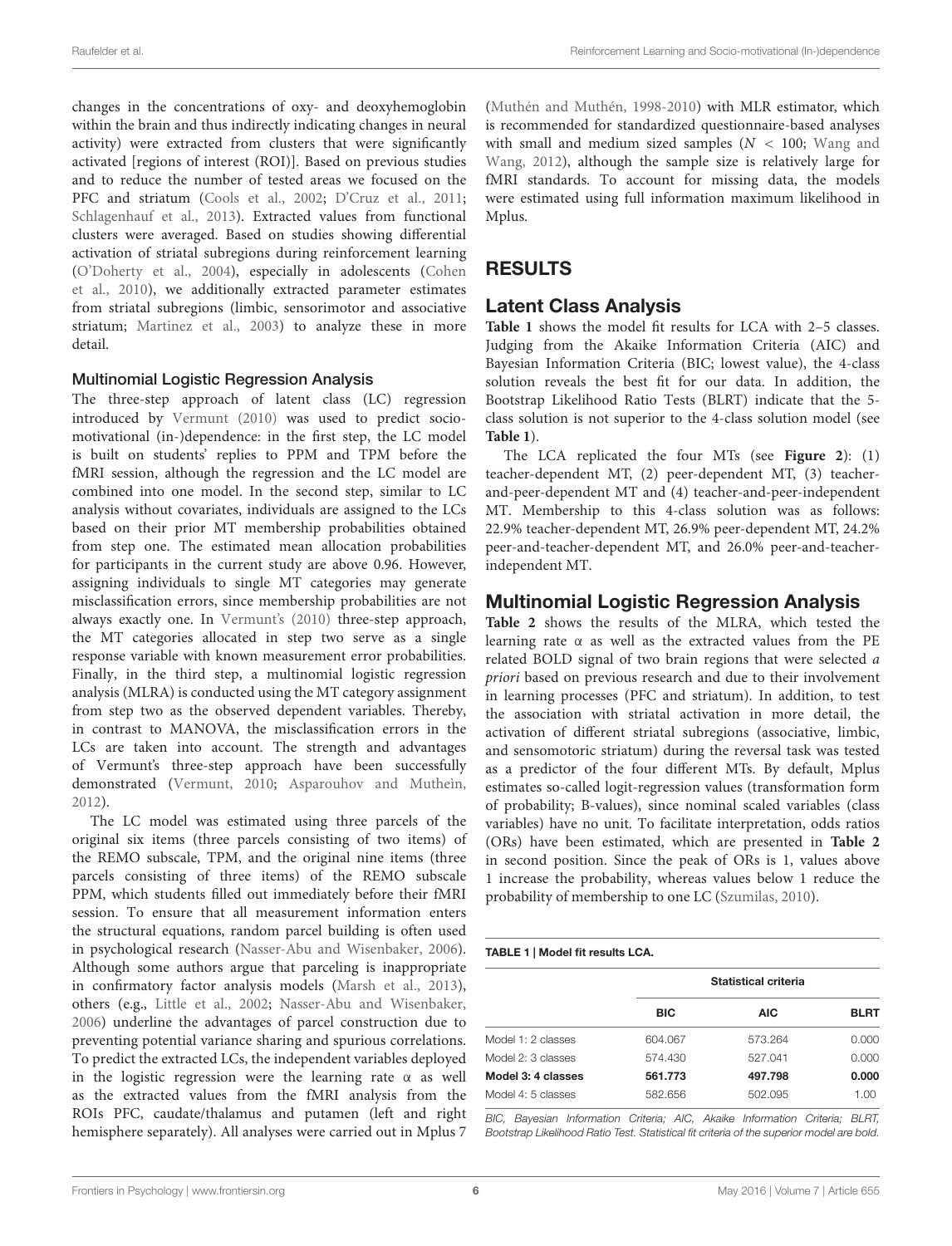

<span id="page-6-0"></span>FIGURE 2 | Latent class analysis of socio-motivational (in-)dependence. X-axis shows three PPM parcels (1-3) and three TPM parcels (4-6) included in the model analyses. Y-axis shows probability of agreement to the parcels. P&T MT, peer-and-teacher-dependent MT; P MT, peer-dependent MT; T MT, teacher-dependent MT; I MT, peer-and-teacher-independent MT.

#### <span id="page-6-1"></span>TABLE 2 | Results multinominal logististic regression.

|                        | Reference class 1                                          |                                                                                            |                | Reference class 2 |                | Reference class 3 |
|------------------------|------------------------------------------------------------|--------------------------------------------------------------------------------------------|----------------|-------------------|----------------|-------------------|
|                        | C <sub>2</sub>                                             | C <sub>3</sub>                                                                             | C <sub>4</sub> | C <sub>3</sub>    | C <sub>4</sub> | C <sub>4</sub>    |
|                        | Learning rate as predictor of four MTs                     |                                                                                            |                |                   |                |                   |
| Learning Rate $\alpha$ | $-2.98/0.05$                                               | $-6.99/0.00$                                                                               | $-7.71/0.00*$  | $-4.00/0.02$      | $-4.73/0.00$   | $-0.73/0.48$      |
|                        | PE related functional activation as predictors of four MTs |                                                                                            |                |                   |                |                   |
| Put L                  | 0.05/1.05                                                  | 0.79/2.20                                                                                  | 0.87/2.39      | 0.73/2.08         | 0.82/2.27      | $-0.73/0.48$      |
| Put R                  | 0.02/1.02                                                  | $-1.48/0.23$                                                                               | $-0.81/0.44$   | $-1.50/0.22$      | $-0.83/0.44$   | 0.67/1.95         |
| CaTha L                | 0.99/2.69                                                  | 1.12/3.06                                                                                  | 0.79/2.20      | 0.27/1.31         | $-0.20/0.82$   | $-0.34/0.71$      |
| CaTha R                | $-0.73/0.48$                                               | $-0.21/0.81$                                                                               | $-0.22/0.80$   | 0.63/1.88         | 0.51/1.67      | $-0.01/0.99$      |
| PFC L                  | $-0.62/0.54$                                               | $-0.17/0.84$                                                                               | 0.04/1.04      | $-1.35/0.26$      | 0.67/1.95      | 0.21/1.23         |
| PFC R                  | $-0.06/0.94$                                               | $-1.15/0.32$                                                                               | $-1.50/0.22*$  | 0.51/1.67         | $-1.44/0.24$   | $-0.35/0.70$      |
|                        |                                                            | PE related functional activation of the different striatum areas as predictors of four MTs |                |                   |                |                   |
| As Stri L              | 4.97/144.03                                                | 7.90/2697.28*                                                                              | 6.80/897.85*   | 2.92/18.54        | 1.83/6.23      | $-1.10/0.33$      |
| As Stri R              | $-2.64/0.07$                                               | $-2.50/0.08$                                                                               | $-2.07/0.13$   | 0.14/1.15         | 0.57/1.77      | 0.43/1.54         |
| Li Stri L              | $-1.98/0.14$                                               | $-1.56/0.21$                                                                               | $-3.93/0.02$   | 0.43/1.54         | $-1.95/0.14$   | $-2.38/0.09$      |
| Li Stri R              | $-0.10/0.90$                                               | $-1.61/0.20$                                                                               | $-0.05/0.95$   | $-1.50/0.22$      | 0.05/1.05      | 1.56/4.76         |
| Se Stri L              | 1.09/2.97                                                  | $-0.67/0.51$                                                                               | $-0.78/0.46$   | $-1.77/0.17$      | $-1.88/0.15$   | $-0.11/0.90$      |
| Se Srti R              | $-0.54/0.58$                                               | $-0.66/0.52$                                                                               | 0.69/1.99      | $-0.12/0.89$      | 1.23/3.42      | 1.35/3.86         |

Class 1 (C1) = Independent MT; Class 2 (C2) = Peer-dependent MT; Class 3 (C3) = Teacher-dependent MT; Class 4 (C4) = Peer-and-Teacher-dependent MT; Put  $L = Put$ amen Left, Put R = Putamen Right, CaTha L = Caudate/Thalamus Cluster Left, CaTha R = Caudate/Thalamus Cluster Right, PFC Left = Prefrontal Cortex Left, PFC Right = Prefrontal Cortex Right; As Stri L = Associative Striatum Left; As Stri R = Associative Striatum Right; Li Stri L = Limbic Striatum Left; Li Stri R = Limbic Striatum Right; Se Stri Left = Sensomotoric Striatum Left; Se Stri Right = Sensomotoric Striatum Right; First Position: Logit-Regression values (B), Second Position: Odds Ratios (OR);  $*p < 0.05$ ;  $*p < 0.01$ ;  $***p < 0.001$ . Bold values are significant.

### Learning as Predictor of Four Different MTs

The four MT did not differ in their performance measured as percent correct responses, i.e., choosing the symbol with the currently higher probability to be rewarded ( $F = 0.13$ ,  $p = 0.94$ ). The computational model provided individual parameters as a result from the process of fitting the model to each participant's observed behavior. As depicted in **[Table 2](#page-6-1)**, the individual parameter learning rate  $\alpha$  is able to distinguish between the probabilities of being an independent MT rather than a peerand-teacher-dependent MT ( $B = -7.71$ ,  $OR = 0.00$ ,  $p < 0.05$ ): a high learning rate i.e., a high α value, indicated that a participant tends to be more strongly influenced by the most recent feedback. Such a behavior is associated with membership to the peer-and-teacher-dependent MT rather than the independent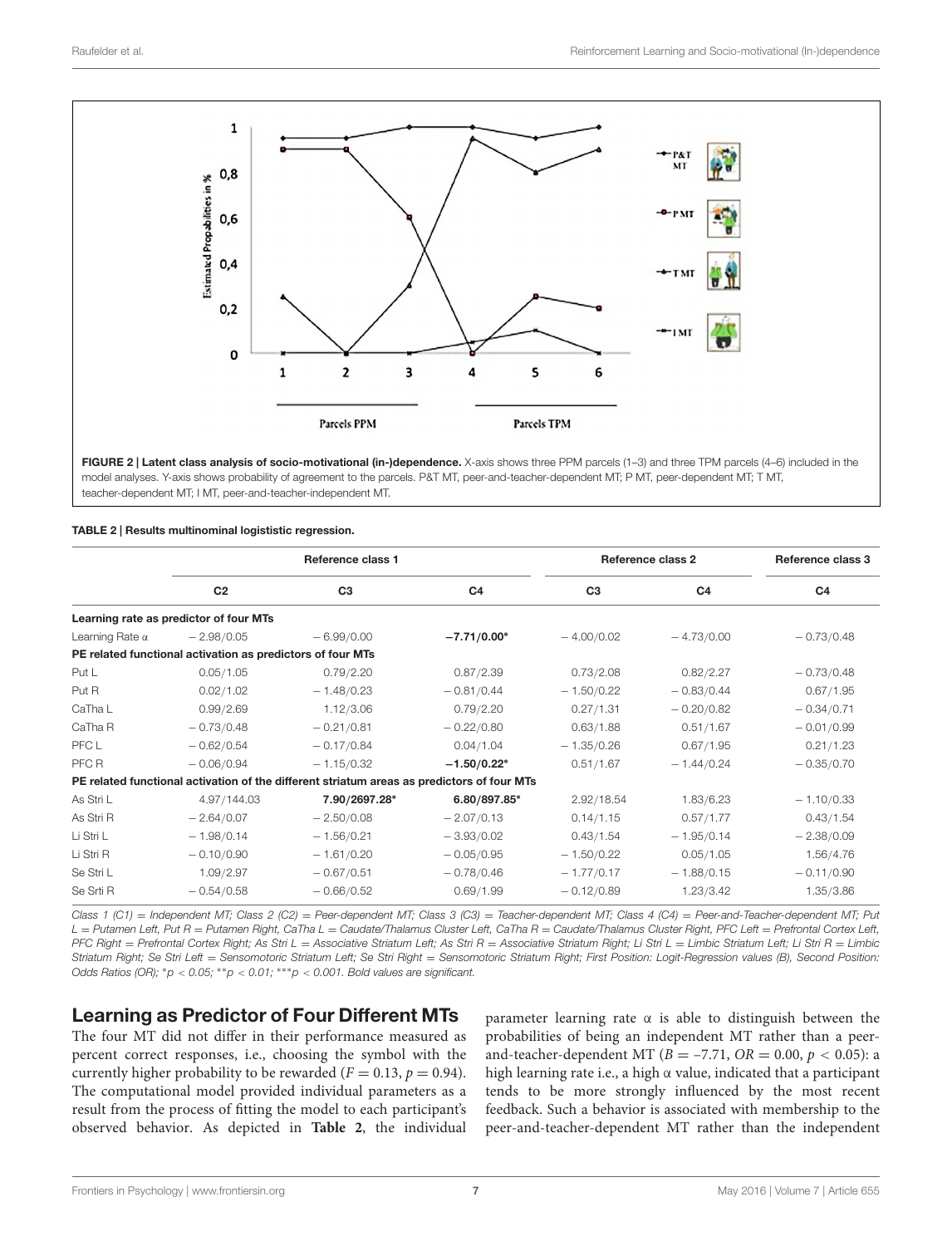MT. Members of the latter category show lower learning rates indicating slower updating of expectations.

# Functional Activation of Learning Regions as Predictors of Four Different MTs

We found PE related activation in the expected regions, the PFC, the striatum, and in parietal areas, as has been described in previous studies (see **[Figure 3](#page-7-0)**). Activity in the PFC was located in the left inferior and middle frontal gyrus and in the right middle frontal gyrus. The striatum was found to be significantly activated in two separate clusters in each hemisphere, one lateral cluster (putamen) und one dorsal cluster (tail of caudate and anterior nucleus of thalamus).

For the further analysis we used values extracted from regions activated during the reversal learning task in our sample, thereby ensuring that these regions are indeed significantly involved in feedback processing during the task. For an additional analysis focusing on the striatum, a region which receives specific interest regarding PE processing, we used functional masks [\(Martinez et al.,](#page-9-23) [2003\)](#page-9-23) to extract activation estimates from striatal subregions.

The BOLD signal parameter estimates of two regions (PFC right, and associative striatum left – a subregion of the striatum) that are associated with PE encoding in the reversal task were identified as predictors of the four MTs: our first analysis revealed that PE related activation in the right PFC discriminates between the probability of two categories: the activity level in right PFC predicted the probability of being a peer-and-teacherdependent MT ( $B = -1.50$ ,  $OR = 0.22$ ,  $p < 0.05$ ) rather than an independent MT. Second, as the results of a separate multinomial regression with the different striatal subareas show, the PE related activation in the left associative striatum discriminates between the probabilities of membership to three categories: the more the activity in the left associative striatum covaried with PEs, the higher the probability of being an independent MT rather than a teacher-dependent MT ( $B = 7.90$ ,  $OR = 2697.84$ ,  $p < 0.05$ ) or peer-and-teacher-dependent MT ( $B = 6.80$ ,  $OR = 897.85$ , p < 0.05). Please see **[Table 2](#page-6-1)** for more details.

## **DISCUSSION**

The main goal of the current person-oriented, multimethodological study was to shed light onto individual differences in the interplay between learning and sociomotivational (in-)dependence in adolescence. In particular, reinforcement learning rates as well as activity levels in brain regions that are associated with reinforcement learning (striatum, PFC) were tested as predictors of four different MTs based on the concept of socio-motivational (in-)dependence.

With regard to our first research aim, student's learning rate indeed functions as a predictor discriminating different MTs, in particular between the peer-and-teacher-dependent MT and the peer-and-teacher-independent MT. In detail, a temporal short term learning rate, characterized by a high α value, is associated with the peer-and-teacher-dependent MT

but not with the independent MT. Note that neither a low nor a high learning rate is beneficial in this probabilistic learning task, where an immediate reaction to negative feedback as well as a too slow adjustment of behavior might not increase rewarded events. Thus, students of the peer-and-teacherdependent MT are more likely to immediately adjust their behavior according to the feedback they receive during the reinforcement learning task. Possibly, this is caused by increased feedback sensitivity in basic learning mechanisms, which could function as a basis for their socio-motivational dependence, i.e., high feedback-sensitivity (recognition and approval) toward peers and/or teachers [\(Hoferichter and Raufelder,](#page-9-3) [2014\)](#page-9-3). In turn, the independent MT seems to be less reactive to feedback (reinforcement) during learning as well as in terms of motivation.

However, the learning rate neither discriminated between the three socio-motivational types (peer-dependent MT, teacher-dependent MT, peer-and-teacher-dependent MT), nor between the peer-dependent MT and the teacher-dependent MT compared with the peer-and-teacher-independent MT. Future studies with diverse samples are warranted and may provide deeper insights into these individual differences.

Regarding our second research aim, learning related neural activation in two brain regions (PFC and a subregion of the striatum) discriminated between the probabilities of being socio-motivationally independent as opposed to being sociomotivationally dependent. In detail, more PE related activity in the right PFC predicted the probability of being a peer-andteacher-dependent MT rather than an independent MT. This finding supports previous research that found the PFC to be associated with more controlled and feedback-related learning processes [\(Cools et al.,](#page-9-11) [2002;](#page-9-11) [van Schouwenburg et al.,](#page-10-21) [2010;](#page-10-21) [Wolfensteller and Ruge,](#page-10-22) [2012\)](#page-10-22). In this way, it also supports previous findings on differences in learning-behavior typically found for different MT. In fact, the peer-and-teacher-dependent MT is characterized by a strong feedback-orientation toward both peers and teachers and by well-adjusted and controlled behavior



<span id="page-7-0"></span>FIGURE 3 | Functional magnetic resonance imaging during reversal learning. BOLD signal covaried with prediction errors in a network including the PFC, the parietal cortex, the striatum (putamen and caudate/thalamus-cluster) and the cerebellum (FWE-corrected on the whole brain level, Z-values  $> 4.8$ ,  $p$ -values  $< 0.05$ ).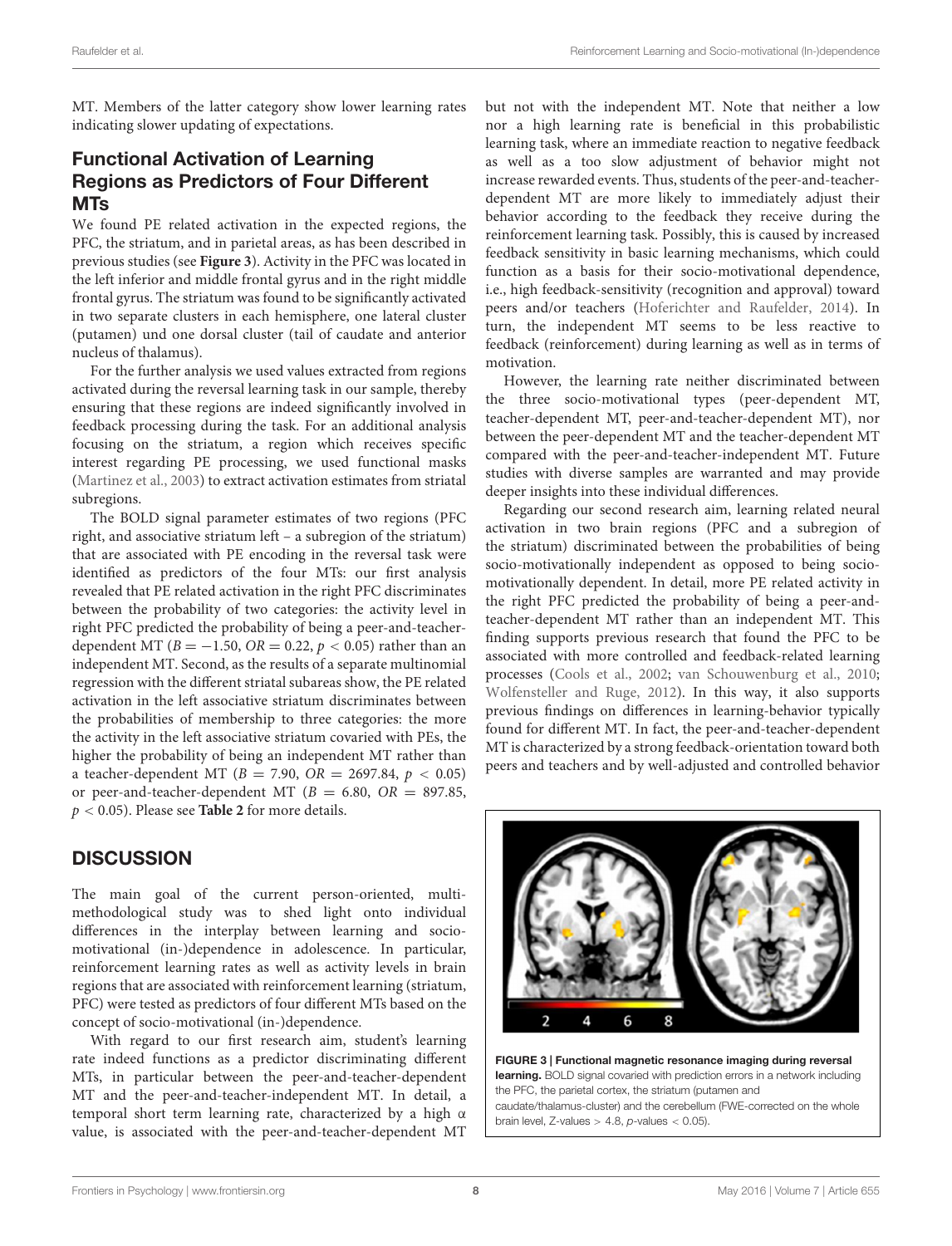in school [\(Hoferichter and Raufelder,](#page-9-3) [2014;](#page-9-3) [Raufelder et al.,](#page-10-10) [2015\)](#page-10-10). Thus, social-motivational dependence might be associated with tendency to follow directions and adapt to feedback in general.

In the additional analysis of subregions within the striatum, we observed that the higher the PE related activity in the left associative striatum, the higher was the probability of being an independent MT rather than a teacher-dependent MT or a peer-and-teacher-dependent MT. During the fMRI experiment, we measure PE related BOLD signals in the striatum. It can be speculated, that individuals from the sociomotivational independent MT group may more strongly rely on their own assumption about their actions and the associated consequences. Such stronger reliance or trust in one's own estimations of the state of the environment can computationally be understood as higher precision of the PE, which might – perhaps through top down processing – lead to an increase in the measured PE signals in the striatum [\(Hebart et al.,](#page-9-29) [2016\)](#page-9-29).

Overall, these findings support the concept of sociomotivational (in-)dependence by providing evidence that the concept of socio-motivational (in-)dependence is associated with different learning patterns on (a) a behavioral as well as on (b) a neural level. Following [Jensen'](#page-9-30)s [\(1998\)](#page-9-30) advice of "teaching with the brain in mind," our findings revealed that teachers should be aware that student's individual motivation style [i.e., socio-motivational (in-) dependence] is associated with specific feedback-related brain response during reinforcement learning. Linking these findings to educational practice in order to better support adolescent students and accommodate their individual learning and motivation preferences, students with a socio-motivational dependence benefit from feedback and concrete directions, whereas students with a socio-motivational independence need a more autonomous learning environment with fewer instructions and feedback from teachers and peers. Particularly, students with a socio-motivational independence might not best benefit from the traditional school system, which is dominated through learning in classroom settings and strong teacher involvement and feedback. As strength they show a higher behavioral flexibility, which need to be better supported in class through promoting autonomy-supportive or student-centered teaching behaviors by teachers [\(Soenens](#page-10-29) [and Vansteenkiste,](#page-10-29) [2005;](#page-10-29) [Roth et al.,](#page-10-30) [2007;](#page-10-30) [Radel et al.,](#page-10-31) [2010\)](#page-10-31).

# Strengths, Limitations, and Future **Directions**

Following the person-oriented approach, the present interdisciplinary and multi-methodological study extends existing research on individual differences in the interplay of learning and motivation, specifically the role of reinforcement learning as a predictor of socio-motivational (in-)dependence in adolescence. Compared to current fMRI standards, we studied a relatively large, non-clinical adolescent sample, which provides valid information about neurobiological processes during reinforcement learning considering

individual differences in socio-motivational patterns in healthy adolescents. The fMRI design allows giving important insights into adolescents' brain activity while learning, bridging disciplinary boundaries by combining neuroscientific results to educational psychology in a multi-methodological way. In other words, there are not only individual differences in students' motivation patterns, but also in their brain activity while learning.

However, some methodological limitations need to be considered when interpreting the current findings. Firstly, the results are limited to German adolescents within the age range of 13–16 years and we are aware that findings may differ for students within another age range, or for students from other countries or different ethnic groups. Secondly, considering the relatively novice field of fMRIbased research on adolescents' motivational and learning processes, our study is explorative in nature. Future replication studies are warranted to validate our results and to broaden knowledge regarding potential dysfunctions within motivational aspects, learning and its neural basis. Thirdly, one might criticize the use of self-report data. However, studies on motivation that were based on both teacher and student selfreports have reported relative disparity in the information provided by multiple informants (see [Skinner and Belmont,](#page-10-32) [1993\)](#page-10-32). [Wentzel et al.](#page-10-2) [\(2010\)](#page-10-2) argue that teachers tend to provide invalid information about their students' perceptions of their own behavior. Since the present study focused on students' perception of teachers and peers as motivators, a self-report approach is warranted. Moreover, the use of self-report measures has been validated as an appropriate method in psychological research [\(Chan,](#page-9-31) [2009\)](#page-9-31). Furthermore, the present study combines self-report data with experimental data, thereby minimizing the weaknesses of each method while maximizing their strengths by combining disparate yet complementary approaches [\(Raufelder et al.,](#page-10-33) [2012\)](#page-10-33). The reinforcement learning task might not compare directly to the situation in a real classroom setting, however, operant reinforcement learning is one of the most basic forms of learning (see [Thorndike,](#page-10-13) [1929;](#page-10-13) [Skinner,](#page-10-14) [1938;](#page-10-14) [Ittel et al.,](#page-9-10) [2013\)](#page-9-10) and therefore also constitutes the basis for more complex learning processes in educational settings. The reversal learning paradigm used in the current study is a well-established operationalization of reinforcement learning and is suitable for simultaneous measurement of functional imaging data [\(Cools](#page-9-11) [et al.,](#page-9-11) [2002\)](#page-9-11). However, we did not examine learning based on social reinforcement but based on more basic secondary reinforcement (money). Based on our findings, future studies are warranted to operationalize this more complex type of (social) reinforcement. Finally, future studies following a personoriented approach are encouraged to expand existing research on differential motivation and learning patterns [\(Corpus and](#page-9-32) [Wermington,](#page-9-32) [2014;](#page-9-32) [Korpershoek et al.,](#page-9-33) [2015\)](#page-9-33) through including neural components. Despite these limitations, this personoriented study provides deeper insights into the interplay of individual differences in learning and motivational processes in adolescents by using an innovative, multi-methodological, and interdisciplinary research design.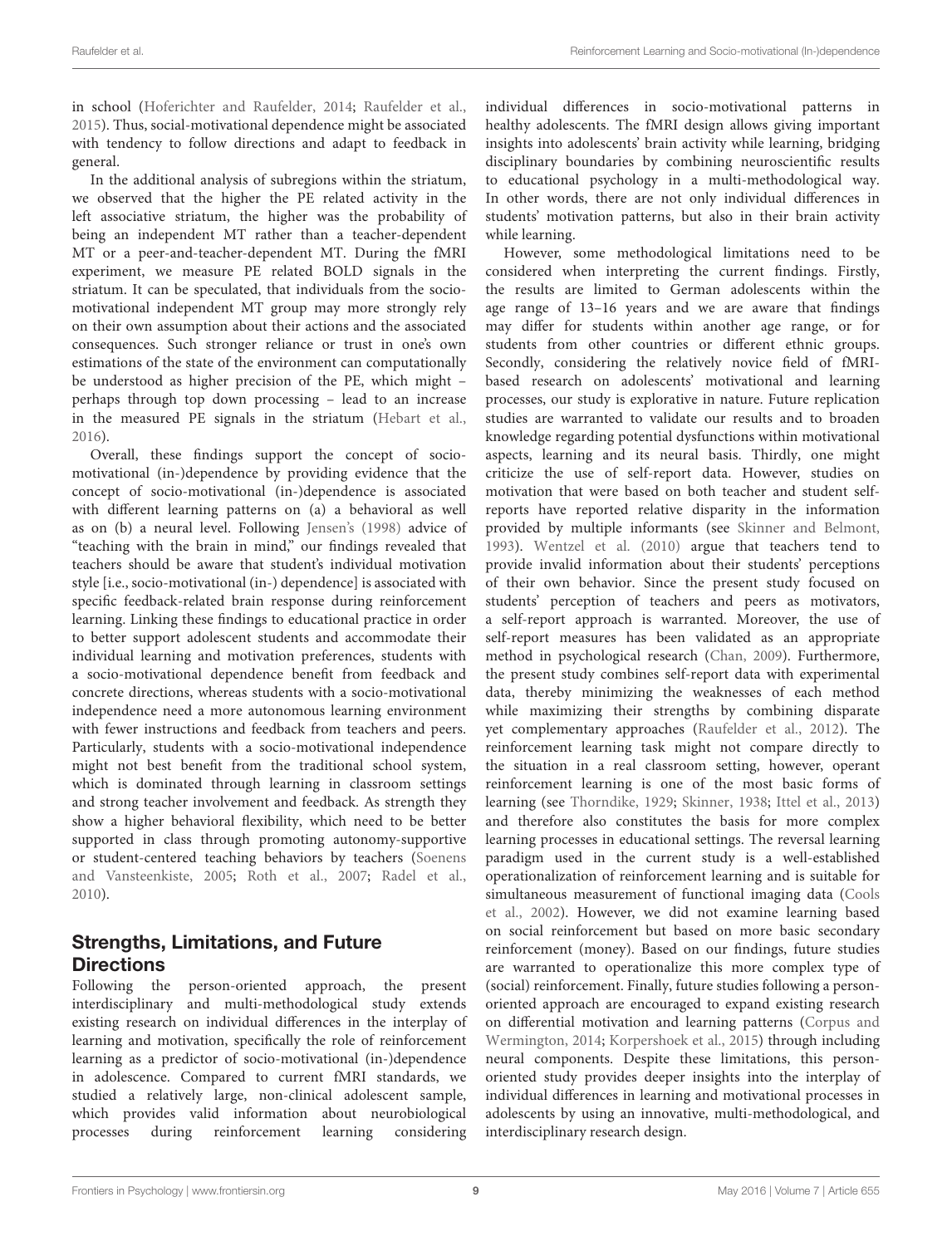### AUTHOR CONTRIBUTIONS

DR did the statistical analyses and wrote the main part of the paper. RB did the fMRI analyses of the reversal task and helped writing the paper. LR, SG, RL, TG, and AB were mainly involved in the fMRI procedures including conceptualization, data collection, pre-analyses etc. They additionally helped correcting the manuscript.

### **REFERENCES**

- <span id="page-9-8"></span>Alspaugh, J. W. (1998). Achievement loss associated with the transition to middle school and high school. J. Educ. Res. 92, 20–25. doi: 10.1080/00220679809597572
- <span id="page-9-20"></span>Ashburner, J., and Friston, K. J. (2005). Unified segmentation. Neuroimage 26, 839–851. doi: 10.1016/j.neuroimage.2005.02.018
- <span id="page-9-24"></span>Asparouhov, T., and Muthén, B. O. (2012). Auxiliary Variables in Mixture Modeling: A3-step Approach using Mplus. Available at: [http://www.statmodel.](http://www.statmodel.com/examples/webnote.html) [com/examples/webnote.html](http://www.statmodel.com/examples/webnote.html)
- <span id="page-9-9"></span>Barber, B. K., and Olsen, J. A. (2004). Assessing the transitions to middle and high school. J. Adolesc. Res. 19, 3–30. doi: 10.1177/07435584032 58113
- <span id="page-9-14"></span>Beeler, J. A., Cools, R., Luciana, M., Ostlund, S. B., and Petzinger, G. (2014). A kinder, gentler dopamine. highlighting dopamine's role in behavioral flexibility. Front. Neurosci. 8:4. doi: 10.3389/fnins.2014.00004
- <span id="page-9-31"></span>Chan, D. (2009). "So why ask me? Are self-report data really that bad?," in Statistical and Methodological Myths and Urban Legends, eds C. E. Lance and R. J. Vandenberg (New York, NY: Routledge), 309–336.
- <span id="page-9-22"></span>Cohen, J. R., Asarnow, R. F., Sabb, F. W., Bilder, R. M., Bookheimer, S. Y., Knowlton, B. J., et al. (2010). A unique adolescent response to reward prediction errors. Nat. Neurosci. 13, 669–671. doi: 10.1038/nn.2558
- <span id="page-9-11"></span>Cools, R., Clark, L., Owen, A. M., and Robbins, T. W. (2002). Defining the neural mechanisms of probabilistic reversal learning using event-related functional magnetic resonance imaging. J. Neurosci. 22, 4563–4567.
- <span id="page-9-32"></span>Corpus, J. H., and Wermington, S. V. (2014). Profiles of intrinsic and extrinsic motivations in elementary school: a longitudinal analysis. J. Exp. Educ. 82, 480–501. doi: 10.1080/00220973.2013.876225
- <span id="page-9-7"></span>Crandell, J. M., and Robinson, L. W. (2007). Low Visions and Blindness. Springfield, IL: Charles Thomas Publisher.
- <span id="page-9-13"></span>D'Ardenne, K., McClure, S. M., Nystrom, L. E., and Cohen, J. D. (2008). BOLD responses reflecting dopaminergic signals in the human ventral tegmental area. Science 319, 1264–1267. doi: 10.1126/science.1150605
- <span id="page-9-12"></span>D'Cruz, A. M., Ragozzino, M. E., Mosconi, M. W., Pavuluri, M. N., and Sweeney, J. A. (2011). Human reversal learning under conditions of certain versus uncertain outcomes. Neuroimage 56, 315–322. doi: 10.1016/j.neuroimage.2011.01.068
- <span id="page-9-2"></span>Deci, E. L., and Ryan, R. M. (eds) (2002). Handbook of Self-Determination Research. Rochester, NY: University of Rochester Press.
- <span id="page-9-1"></span>Eccles, J. S., Wigfield, A., and Schiefele, U. (1998). "Motivation to succeed," in Handbook of Child Psychology. Social, Emotional and Personality Development, Vol. 3, eds W. Damon and N. Eisenberg (New York, NY: Wiley), 1017–1096.
- <span id="page-9-16"></span>Glascher, J., Hampton, A. N., and O'Doherty, J. P. (2009). Determining a role for ventromedial prefrontal cortex in encoding action-based value signals during reward-related decision making. Cereb. Cortex 19, 483–495. doi: 10.1093/cercor/bhn098
- <span id="page-9-15"></span>Guyer, A. E., Choate, V. R., Pine, D. S., and Nelson, E. E. (2012). Neural circuitry underlying affective response to peer feedback in adolescence. Soc. Cogn. Affect. Neurosci. 7, 81–92. doi: 10.1093/scan/nsr043
- <span id="page-9-0"></span>Harter, S. (1996). "Teacher and classmate influences on scholastic motivation, selfesteem, and level of voice in adolescents," in Social Motivation - Understanding Children's School Adjustment, eds J. Juvonen and K. Wentzel (Cambridge: University Press), 11–42.
- <span id="page-9-17"></span>Hauser, T. U., Iannaccone, R., Ball, J., Mathys, C., Brandeis, D., Walitza, S., et al. (2014). Role of the medial prefrontal cortex in impaired decision making in juvenile attention-deficit/hyperactivity disorder. JAMA Psychiatry 71, 1165–1173. doi: 10.1001/jamapsychiatry.2014.1093

## FUNDING

The research reported in this article was supported by a grant from The Volkswagen Foundation (Schumpeter Fellowship, II/84 452). The authors would like to thank the principals, teachers, parents, and students for their cooperation in making these studies possible. We also thank Eva Flemming and Patricia Pelz for helping with the fMRI data acquisition.

- <span id="page-9-29"></span>Hebart, M. N., Schriever, Y., Donner, T. H., and Haynes, J.-D. (2016). The relationship between perceptual decision variables and confidence in the human brain. Cereb. Cortex 26, 118–130. doi: 10.1093/cercor/bhu181
- <span id="page-9-3"></span>Hoferichter, F., and Raufelder, D. (2014). "Ein Modell inter-individueller unterschiede sozio-motivationaler beziehungen von sekundarschülern mit ihren peers und lehrern," in Beziehungen in Schule und Unterricht - Teil 3 Soziale Beziehungen im Kontext von Motivation und Leistung [Relationships in school and class – Part III Social Relationships in context of motivation and achievement], eds C. Tillack, J. Fetzer, and D. Raufelder (Immenhausen: Prolog), 170–200.
- <span id="page-9-4"></span>Hoferichter, F., Raufelder, D., Eid, M., and Bukowski, W. M. (2014). Knowledge transfer or social competence? A comparison of German and Canadian adolescent students on their socio-motivational relationships in school. Sch. Psychol. Int. 35, 627–648. doi: 10.1177/0143034314552345
- <span id="page-9-18"></span>Huys, Q. J., Cools, R., Golzer, M., Friedel, E., Heinz, A., Dolan, R. J., et al. (2011). Disentangling the roles of approach, activation and valence in instrumental and pavlovian responding. PLoS Comput. Biol. 7:e1002028. doi: 10.1371/journal.pcbi.1002028
- <span id="page-9-19"></span>Huys, Q. J., Eshel, N., O'Nions, E., Sheridan, L., Dayan, P., and Roiser, J. P. (2012). Bonsai trees in your head: how the pavlovian system sculpts goaldirected choices by pruning decision trees. PLoS Comput. Biol. 8:e1002410. doi: 10.1371/journal.pcbi.1002410
- <span id="page-9-21"></span>Iglesias, S., Mathys, C., Brodersen, K. H., Kasper, L., Piccirelli, M., den Ouden, H. E., et al. (2013). Hierarchical prediction errors in midbrain and basal forebrain during sensory learning. Neuron 80, 519–530. doi: 10.1016/j.neuron.2013.09.009
- <span id="page-9-10"></span>Ittel, A., Raufelder, D., and Scheithauer, H. (2013). "Soziale Lerntheorien," in Theorien in der Entwicklungspsychologie [Theories in Developmental Psychology], ed. L. Ahnert (Heidelberg: Springer), 330–353.
- <span id="page-9-5"></span>Jagenow, D., Raufelder, D., and Eid, M. (2015). The development of sociomotivational dependency from early to middle adolescence. Front. Psychol. 6:194. doi: 10.3389/fpsyg.2015.00194
- <span id="page-9-30"></span>Jensen, E. (1998). Teaching with the Brain in Mind. Alexandria, VA: Association for Supervision and Curriculum Development.
- <span id="page-9-33"></span>Korpershoek, H., Kuyper, H., and van der Werf, G. (2015). Differences in students' school motivation: a latent class modelling approach. Soc. Psychol. Educ. 18, 137–163. doi: 10.1007/s11218-014-9274-6
- <span id="page-9-27"></span>Little, T. D., Cunningham, W. A., Shahar, G., and Widaman, K. F. (2002). To parcel or not to parcel: exploring the question, weighing the merits. Struct. Equat. Model. 9, 151–173. doi: 10.1207/S15328007SEM0902\_1
- <span id="page-9-26"></span>Marsh, H. W., Lüdtke, O., Nagengast, B., Morin, A. J. S., and von Davier, M. (2013). Why item parcels are (almost) never appropriate: two wrongs do not make a right – Camouflaging misspecification with item parcels in CFA models. Psychol. Methods 18, 257–284. doi: 10.1037/a0032773
- <span id="page-9-23"></span>Martinez, D., Slifstein, M., Broft, A., Mawlawi, O., Hwang, D. R., Huang, Y., et al. (2003). Imaging human mesolimbic dopamine transmission with positron emission tomography. Part II: amphetamine-induced dopamine release in the functional subdivisions of the striatum. J. Cereb. Blood Flow Metab. 23, 285–300. doi: 10.1097/00004647-200303000-00004
- <span id="page-9-6"></span>Mehring, T. A., and Colson, S. E. (1990). Motivation and mildly handicapped learners. Focus Except. Child. 22, 1–15.
- <span id="page-9-28"></span>Muthén, L. K., and Muthén, B. O. (1998-2010). Mplus User's Guide. Los Angeles, CA: Muthén & Muthén.
- <span id="page-9-25"></span>Nasser-Abu, F., and Wisenbaker, J. (2006). A Monte Carlo study investigating the impact of item parceling strategies on parameter estimates and their standard errors in CFA. Struct. Equat. Model. 13, 204–228. doi: 10.1207/s15328007sem1302\_3